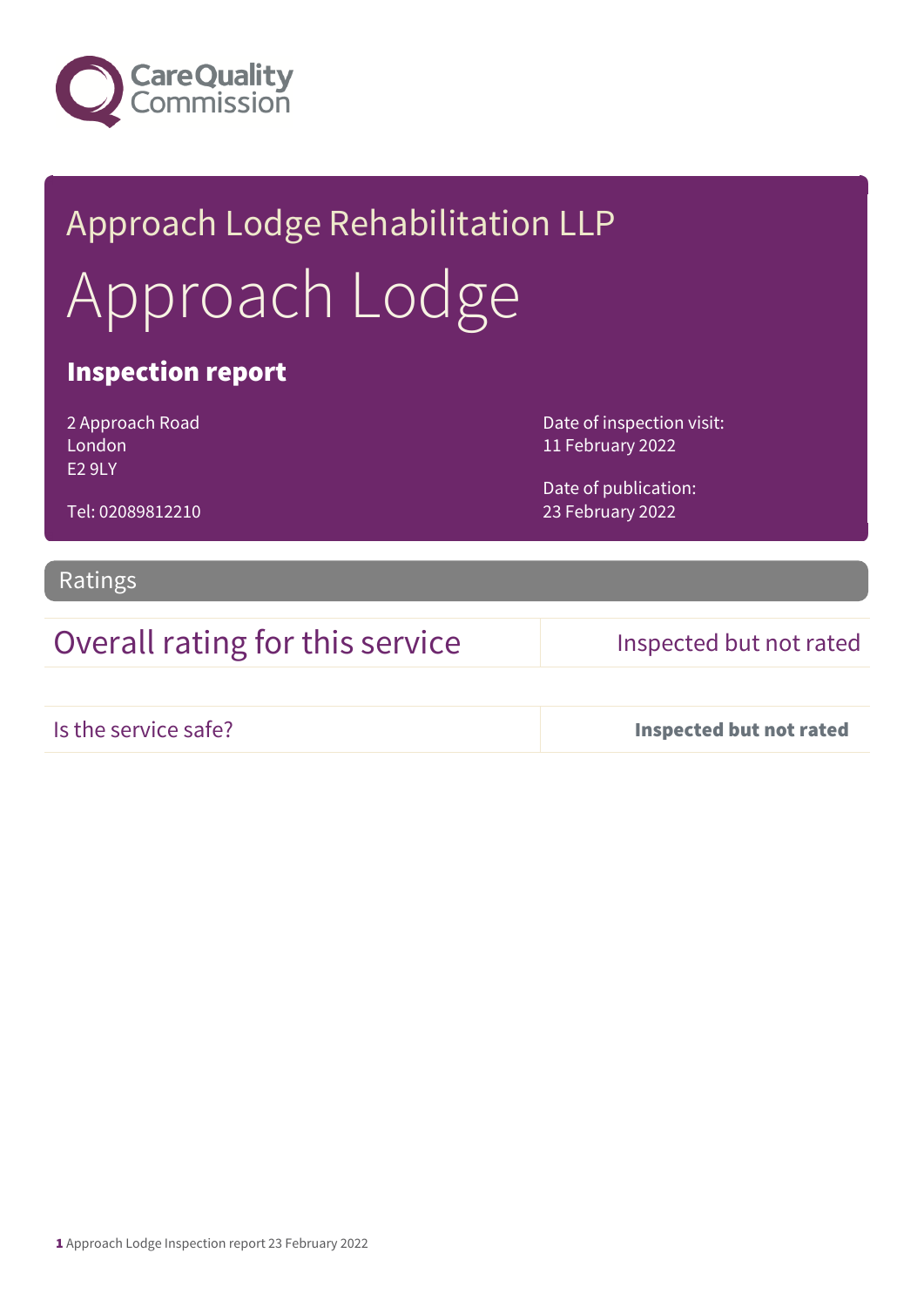# Summary of findings

### Overall summary

Approach Lodge is a small residential care home providing personal care for up to seven adults with mental health needs. At the time of our inspection seven people were living in the service.

Approach Lodge accommodates people in one building across four floors, with each person having their own bedroom and en-suite bathroom. There is also a communal living and dining room, a main kitchen and access to a small outside smoking area.

We found the following examples of good practice.

There were clear procedures in place to ensure visitors could enter the home safely, with a requirement to complete a screening questionnaire and to provide a negative lateral flow device (LFD) COVID-19 test before entering the home.

People and their relatives were given information about visiting and were kept updated about any changes in visiting procedures in the home. Staff discussed COVID-19 with people on a regular basis and shared important information and reminders during daily house meetings. People were encouraged and supported to better understand the risks related to COVID-19 and to keep safe when they went outside.

The service was taking part in regular COVID-19 testing for people and staff in line with current guidance. The provider was aware of recently updated testing guidance and had discussed this with staff to ensure they were all aware of the new testing regime and how they needed to report their test results.

The home had a plentiful supply of personal protective equipment (PPE). Staff had ongoing IPC training and we observed staff following best practice during the inspection. One staff member said, "We have watched the donning and doffing videos and regularly discuss this as a team. We always remind each other about this."

The home was clean and hygienic and there were clear guidelines for staff to follow to ensure cleaning schedules were followed. This included a separate COVID-19 cleaning rota with additional and enhanced cleaning procedures for high touch points in communal areas.

Staff told us they felt well supported in their role and had been kept regularly updated with any changes throughout the pandemic. Staff confirmed there were regular discussions in daily handovers, team meetings and supervisions where they could raise any concerns. One staff member said, "We have a good team and the manager is always here to support us and has always been available."

The registered manager told us they had been well supported by the provider and the local authority since the start of the pandemic. We saw monthly team meetings always covered COVID-19 updates and the provider had also given staff a pay award in recognition of their hard work. The registered manager had also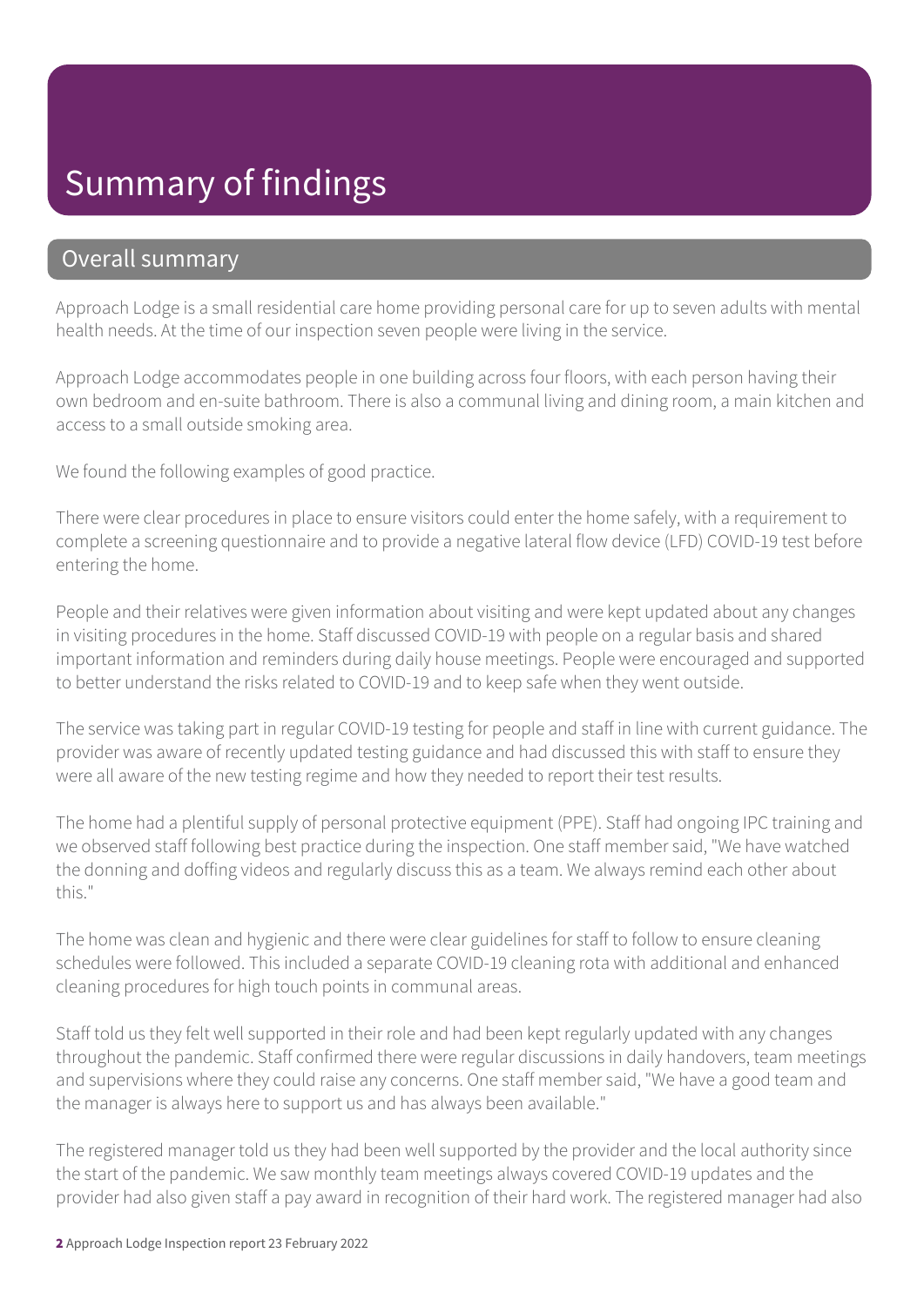carried out a recent IPC audit on 22 January 2022 which was aligned with the CQC IPC guidance for care homes to ensure the home was following best practice.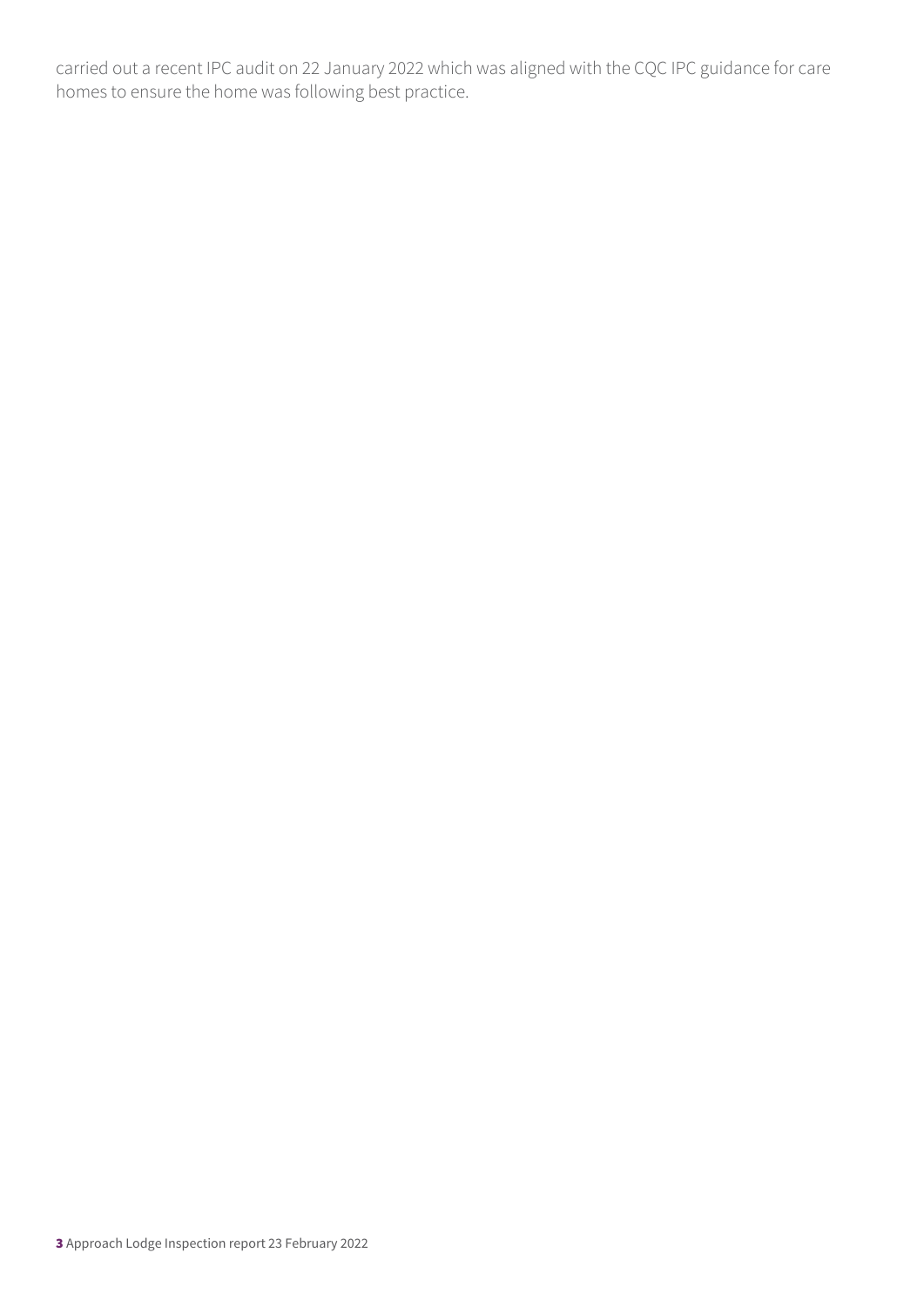## The five questions we ask about services and what we found

We always ask the following five questions of services.

Further information is in the detailed findings below.

Is the service safe? Inspected but not rated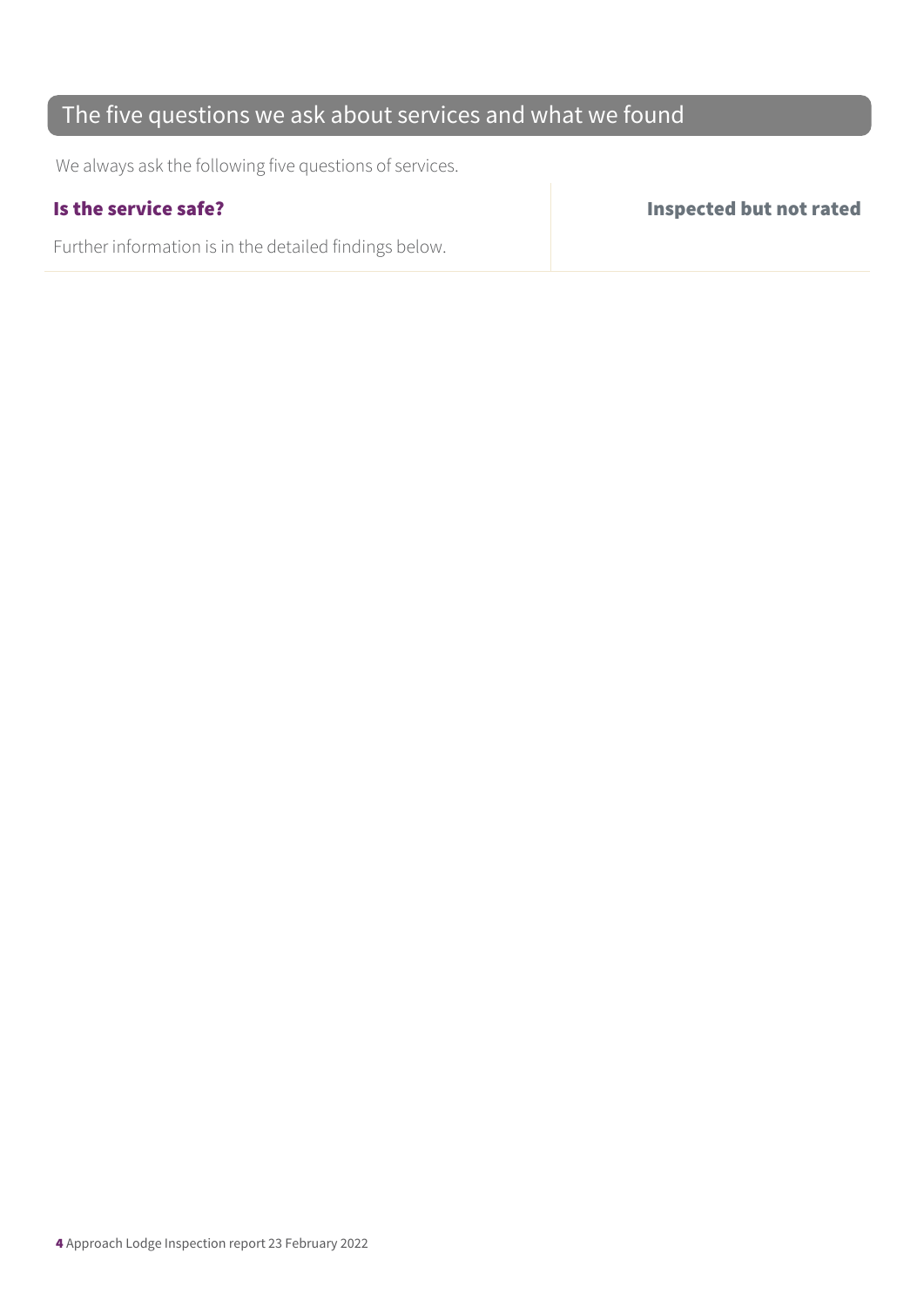

# Approach Lodge Detailed findings

# Background to this inspection

We carried out this inspection under Section 60 of the Health and Social Care Act 2008 as part of our regulatory functions. This inspection was planned to check whether the provider is meeting the legal requirements and regulations associated with the Health and Social Care Act 2008.

As part of CQC's response to the COVID-19 pandemic we are looking at how services manage infection control and visiting arrangements. This was a targeted inspection looking at the infection prevention and control measures the provider had in place. We also asked the provider about any staffing pressures the service was experiencing and whether this was having an impact on the service.

This inspection took place on 11 February 2022 and was announced. We gave the service less than 24 hours' notice of the inspection.